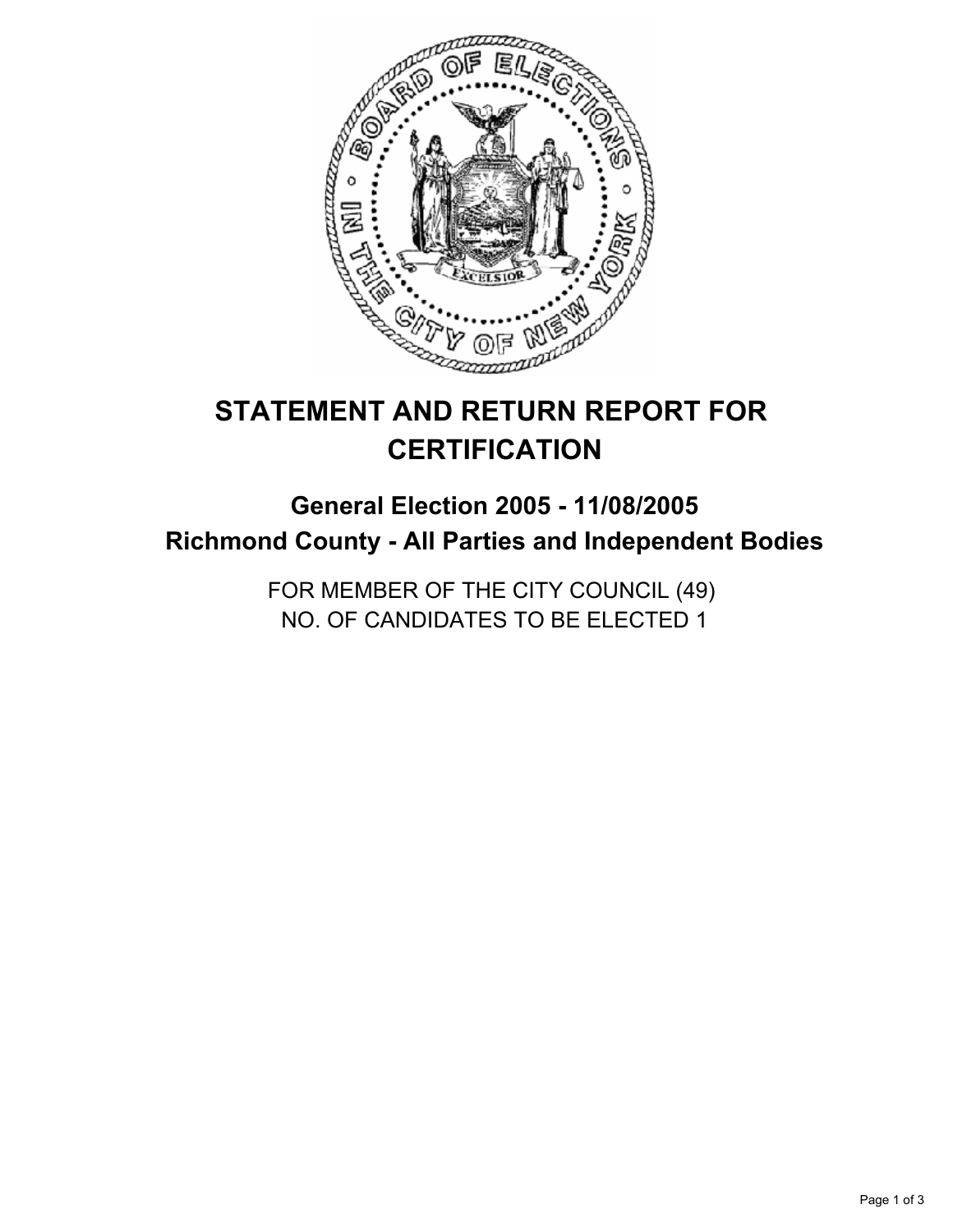

### **ASSEMBLY DISTRICT 60**

| <b>PUBLIC COUNTER</b>                | 1,732 |
|--------------------------------------|-------|
| <b>EMERGENCY</b>                     |       |
| ABSENTEE/MILITARY                    | 59    |
| AFFIDAVIT                            | 23    |
| <b>TOTAL BALLOTS</b>                 | 1,814 |
| JODY HALL (REPUBLICAN)               | 500   |
| MICHAEL E. MCMAHON (DEMOCRATIC)      | 877   |
| MICHAEL E MCMAHON (CONSERVATIVE)     | 97    |
| MICHAEL E MCMAHON (WORKING FAMILIES) | 33    |
| <b>TOTAL VOTES</b>                   | 1,507 |
| <b>UNRECORDED</b>                    | 307   |

## **ASSEMBLY DISTRICT 61**

| <b>PUBLIC COUNTER</b>                | 21,342 |  |
|--------------------------------------|--------|--|
| <b>EMERGENCY</b>                     | 27     |  |
| ABSENTEE/MILITARY                    | 567    |  |
| <b>AFFIDAVIT</b>                     | 324    |  |
| <b>TOTAL BALLOTS</b>                 | 22,260 |  |
| JODY HALL (REPUBLICAN)               | 5,430  |  |
| MICHAEL E. MCMAHON (DEMOCRATIC)      | 12,155 |  |
| MICHAEL E MCMAHON (CONSERVATIVE)     | 951    |  |
| MICHAEL E MCMAHON (WORKING FAMILIES) | 601    |  |
| DEBI ROSE (WRITE-IN)                 |        |  |
| KELVIN ALEXANDER (WRITE-IN)          |        |  |
| <b>TOTAL VOTES</b>                   | 19,139 |  |
| <b>UNRECORDED</b>                    | 3,121  |  |

#### **ASSEMBLY DISTRICT 63**

| 5,037 |
|-------|
| 3     |
| 182   |
| 84    |
| 5,306 |
| 1,403 |
| 2,730 |
| 200   |
| 117   |
| 4,450 |
| 856   |
|       |